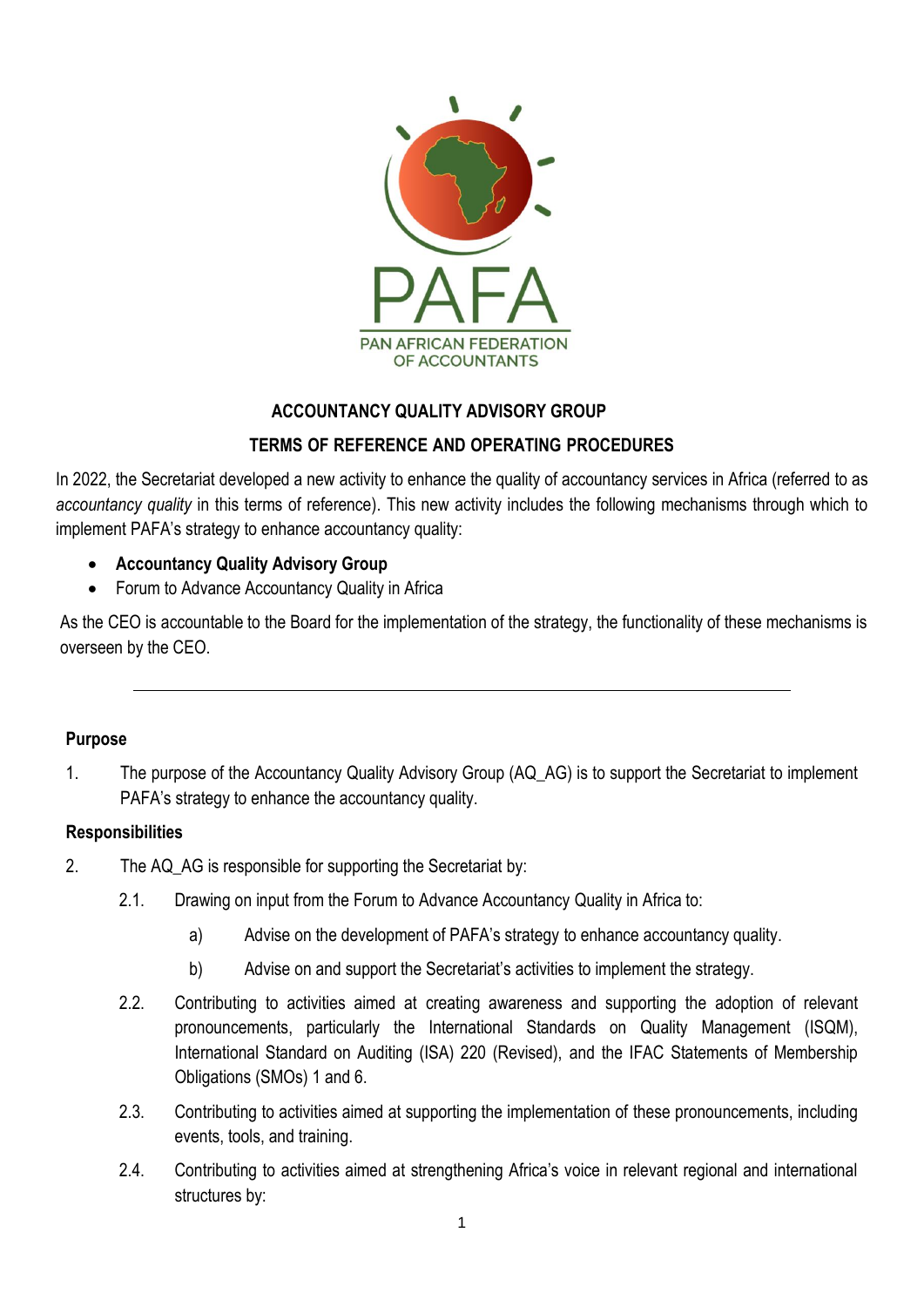- a) Identifying ideal candidates to represent Africa in these structures.
- b) Informing participation in these structures.
- c) Contributing to consultations issued by these structures.
- 2.5. Advising on thought leadership and research opportunities.

# **Composition and Membership**

- 3. The AQ\_AG is comprised of not less than 5 members. Members have relevant expertise and experience and are well suited to fulfil the responsibilities set out above. Members are diverse and geographically balanced.
- 4. The Secretariat issues a call for nominations for membership on 1 July every year<sup>1</sup>. Such membership commences on 1 January in the following year.
- 5. Until such time as PAFA has established a Nominating Committee, the Nominating Panel established under the Technical Excellence Activity considers the nominations and identify a chairperson and members for recommendation to the Board.

## **Term of Office**

- 6. The members serve for three years, renewable once<sup>2</sup>. The chairperson serves for three years, renewable once (irrespective of his/her service as member).
- 7. The Nominating Panel reviews the participation and contribution of individual members (with reference to their annual performance evaluations―see paragraph 9) along with the overall membership size and composition as a basis for membership renewal. Vacancies arise when a member's term comes to an end, the member resigns or—based on the Nominations Panel's assessment—is no longer able to commit, participate, or contribute at the expected level. Members who wish to resign does so in writing to the CEO.
- 8. Members promptly advise the CEO if their role and affiliation change.

# **Performance Evaluation**

9. The AQ\_AG evaluates its performance annually in the spirit of continuous improvement. In addition, the chairperson evaluates the performance of the members, and the members evaluate the performance of the chairperson on an annual basis.

# **Periodic Review of the Terms of Reference**

10. These terms of reference will be reviewed in 2024 and thereafter every three years.

# **Transitional Arrangements**

- 11. To establish the AQ\_AG, the Secretariat will issue a call for nominations for 2022 membership on 15 April 2022. The members will be selected and the AQ\_AG established by 1 June 2022.
- 12. The first term of the members selected in 2022 will end on 31 December 2024. Their second term will be three years and staggered to ensure a one-third rotation every year. That is, one-third of the members will rotate off in 2025, 2026 and 2027. The Secretariat will issue a call for nominations for 2026 membership on 1 July 2025.
- 13. Any vacancies arising between 1 June 2022 and 1 July 2025 will be filled by the Secretariat reaching out to the PAFA Member Organisations. Nominations so received will be reviewed by the Nominations Panel and a recommendation made to the Board for approval. After 1 July 2025, such vacancies will be filled through the

<sup>1</sup> See Transitional Arrangements.

<sup>2</sup> See Transitional Arrangements.